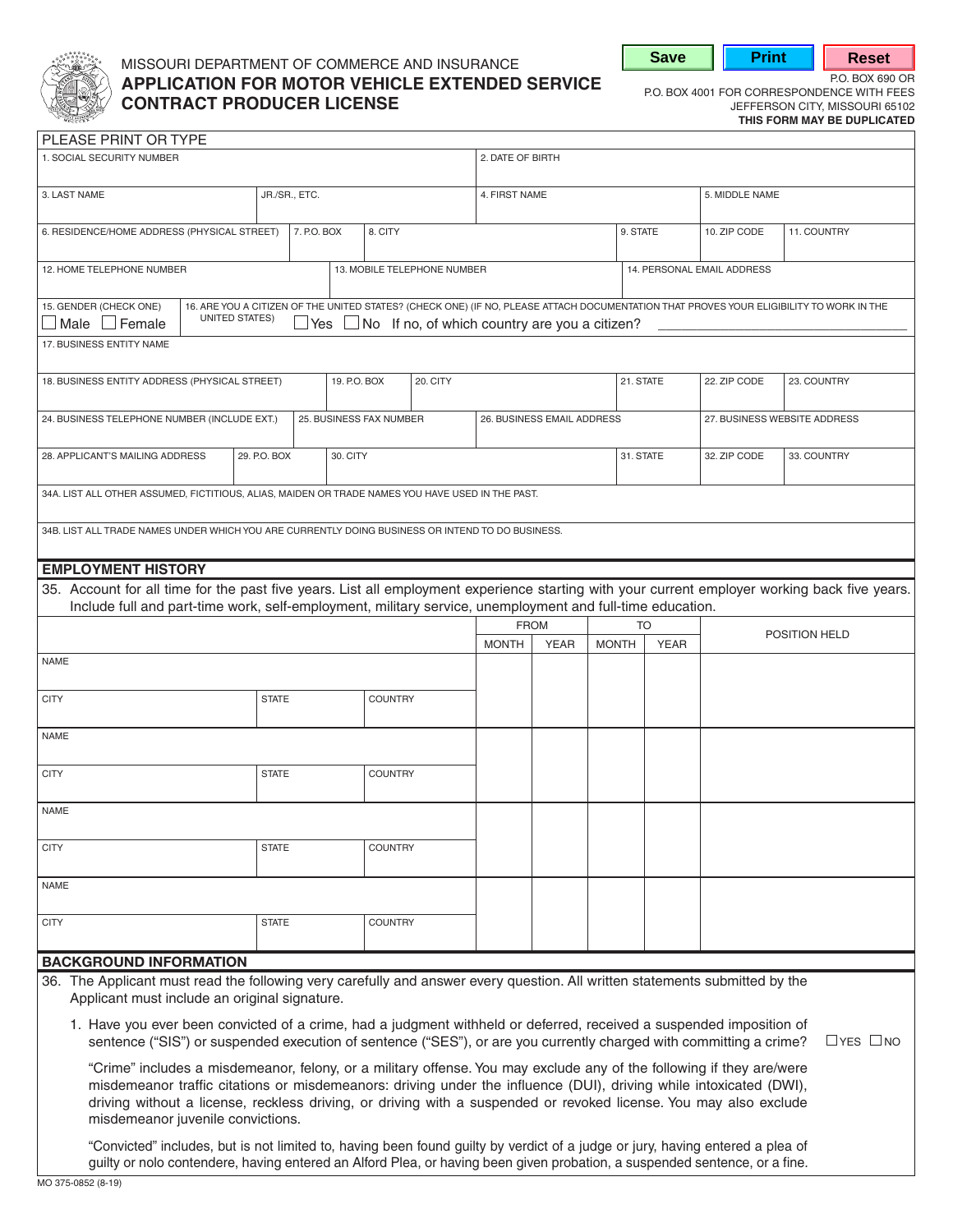#### **BACKGROUND INFORMATION**

"Had a judgment withheld or deferred" includes circumstances in which a guilty plea was entered and/or a finding of guilt was made, but imposition or execution of the sentence was suspended (for instance, the defendant was given a suspended imposition of sentence or a suspended execution of sentence – sometimes called an "SIS" or "SES").

Unless excluded by the language above, you must disclose convictions that have been expunged.

If you answer yes, you must attach to this application:

- a) a written statement explaining the circumstances of each incident,
- b) a certified copy of the charging document, and
- c) a certified copy of the official document which demonstrates the resolution of the charges or any final judgment.
- 2. Have you ever been named or involved as a party in an administrative proceeding or action regarding any professional or occupational license or registration, or regarding the lack of such license or registration? YES NO

 "Involved" also includes the act of surrendering a license to resolve an administrative proceeding or action. "Involved" "Involved" means having a license censured, suspended, revoked, canceled, terminated or being assessed a fine, a voluntary forfeiture, a cease and desist order, a prohibition order, a consent order, or being placed on probation. also means being named as a party to an administrative or arbitration proceeding which is related to a professional or occupational license or is related to the lack of such license. "Involved" also means having a license application denied or the act of withdrawing an application to avoid a denial.You must INCLUDE any business so named because of your actions or because of your capacity as an owner, partner, officer, director, or member or manager of a Limited Liability Company. You may EXCLUDE terminations due solely to noncompliance with continuing education requirements or failure to pay a renewal fee.

If you answer yes, you must attach to this application:

- a) a written statement identifying the type of license and explaining the circumstances of each incident,
- b) a copy of the Notice of Hearing or other document that states the charges and allegations, and
- c) a certified copy of the official document which demonstrates the resolution of the charges and/or a final judgment.
- 3. Has any demand been made or judgment rendered against you or any business of which you are or were an owner, partner, officer or director, or member or manager of a Limited Liability Company, for overdue monies by a provider, an administrator, an insurer, an insured, or a producer? The example of the example of the example of the example of the example of the example of the example of the example of the example of the example of the example of

Have you or any business of which you are or were an owner, partner, officer or director, or member or manager of a Limited Liability Company ever been subject to a bankruptcy proceeding?

Answer "Yes" if the answer to either question (or both) is "Yes."

If you answer yes, you must attach to this application:

- a) a written statement explaining the circumstances of the demand or judgment,
- b) a certified copy of the judgment, a copy of the demand, and copies of any other relevant documents,
- c) a certified copy of the official document which demonstrates the resolution of the demand or judgment,
- d) a written statement detailing the case number, type of bankruptcy, the court it was filed before and summarizing the details of the indebtedness and arrangements for repayment,
- e) a certified copy of the "Notice of Bankruptcy" or its equivalent, and
- f) a certified copy of the "Order Discharging Debtor" or its equivalent.
- 4. Have you failed to pay state or federal income tax?  $\Box$  YES  $\Box$  NO

Have you failed to comply with an administrative or court order directing payment of state or federal income tax?

Answer "Yes" if the answer to either question (or both) is "Yes."

If you answer yes, you must attach to this application:

- a) a written statement explaining the circumstances of each administrative or court order,
- b) copies of all relevant documents (i.e. demand letter from the Department of Revenue or Internal Revenue Service, etc.),
- c) a certified copy of each administrative or court order, judgment, and/or lien, and
- d) a certified copy of the official document which demonstrates the resolution of the tax delinquency (i.e. tax compliance letter, etc.).
- 5. Are you currently a party to, or ever been found liable in, any lawsuit, arbitration or mediation proceeding involving allegations of fraud, misappropriation or conversion of funds, misrepresentation or breach of fiduciary duty?  $\Box$  YES  $\Box$  NO
	- If you answer yes, you must attach to this application:
		- a) a written statement summarizing the details of each incident,
		- b) a certified copy of the Petition, Complaint or other document that commenced the lawsuit and/or arbitration, or mediation proceedings, and
		- c) a certified copy of the official document which demonstrates the resolution of the charges and/or a final judgment.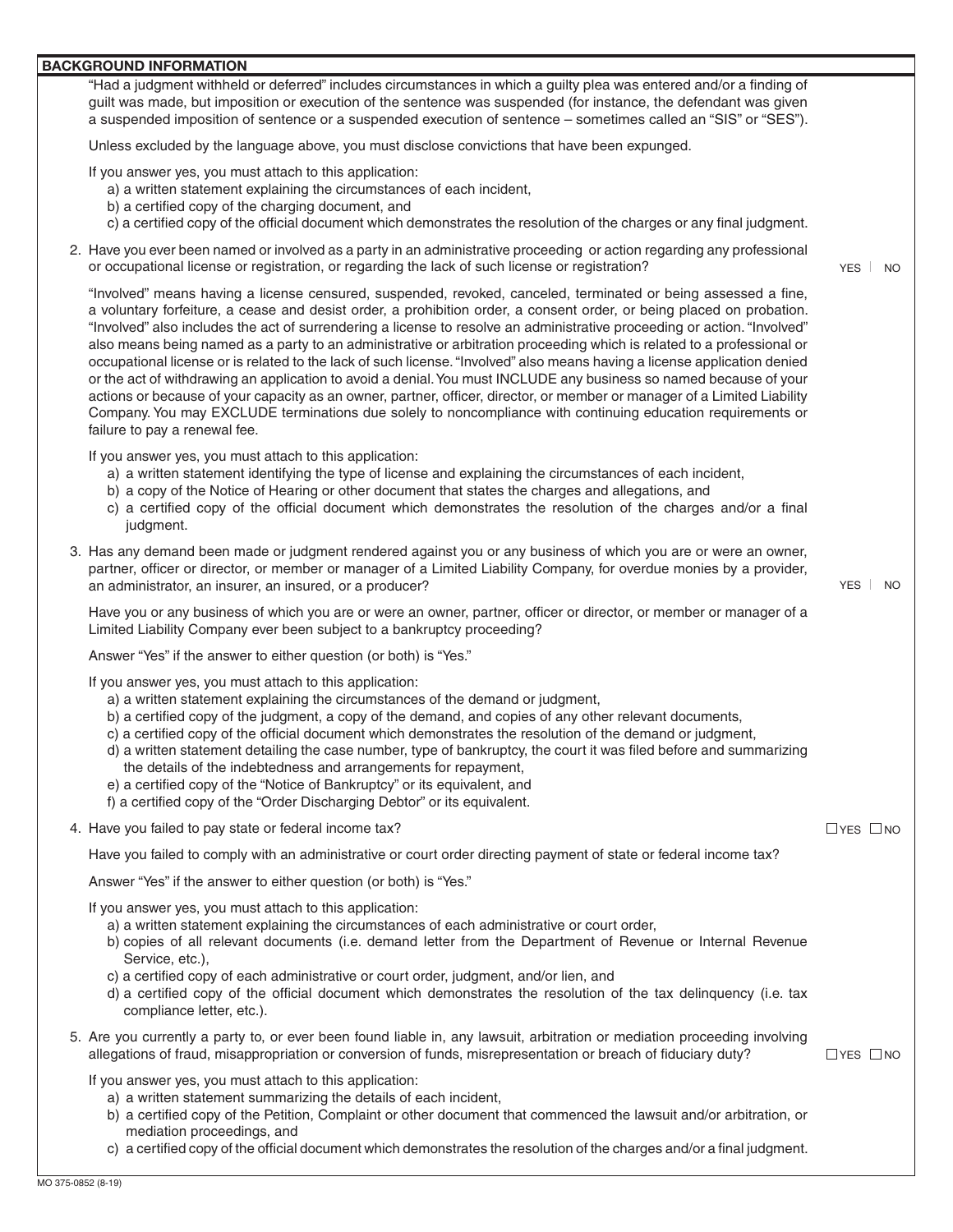| <b>BACKGROUND INFORMATION</b> |                                                                                                                                                                                                                                                                                                                                                                                         |                                              |  |  |  |  |
|-------------------------------|-----------------------------------------------------------------------------------------------------------------------------------------------------------------------------------------------------------------------------------------------------------------------------------------------------------------------------------------------------------------------------------------|----------------------------------------------|--|--|--|--|
|                               | 6. Have you ever had an insurance agency contract or any other business relationship with an insurance company<br>terminated for any alleged misconduct?                                                                                                                                                                                                                                |                                              |  |  |  |  |
|                               | Has any business in which you are or were an owner, partner, officer or director ever had an insurance agency<br>contract or any other business relationship with an insurance company terminated for any alleged misconduct?                                                                                                                                                           | $\Box$ YES $\Box$ NO                         |  |  |  |  |
|                               | Have you or any business in which you are or were a member or manager of a Limited Liability Company, ever had an<br>insurance agency contract or any other business relationship with an insurance company terminated for any alleged<br>misconduct?                                                                                                                                   |                                              |  |  |  |  |
|                               | Answer "Yes" if the answer to any question above (or all) is "Yes."                                                                                                                                                                                                                                                                                                                     |                                              |  |  |  |  |
|                               | If you answer yes, you must attach to this application:<br>a) a written statement summarizing the details of each incident and explaining why you feel this incident should not<br>prevent you from receiving a motor vehicle extended service contract producer license, and<br>b) copies of all relevant documents.                                                                   |                                              |  |  |  |  |
|                               | 7. Do you currently have or have you had a child support obligation?                                                                                                                                                                                                                                                                                                                    | $\Box$ YES $\Box$ NO                         |  |  |  |  |
|                               | If you answer yes:<br>a) are you in arrearage?<br>b) by how many months are you in arrearage? ____________________ months                                                                                                                                                                                                                                                               |                                              |  |  |  |  |
|                               | c) what is the total amount of your arrearage? _________<br>d) are you currently subject to a repayment agreement to cure the arrearage? (If you answer yes, provide<br>documentation showing an approved repayment plan from the appropriate state child support agency.)<br>e) are you in compliance with said repayment agreement? (If you answer yes, provide documentation showing | $\Box$ YES $\Box$ NO                         |  |  |  |  |
|                               | proof of current payments from the appropriate state child support agency.)<br>f) are you the subject of a child support related subpoena/warrant? (If you answer yes, provide documentation                                                                                                                                                                                            | $\Box$ YES $\Box$ NO                         |  |  |  |  |
|                               | showing proof of current payments or an approved repayment plan from the appropriate state child support agency.)<br>g) have you ever been convicted of a misdemeanor or felony for failure to pay child support?                                                                                                                                                                       | $\Box$ YES $\Box$ NO<br>$\Box$ YES $\Box$ NO |  |  |  |  |

## **APPLICANT'S CERTIFICATION AND ATTESTATION**

37. The Applicant must read the following very carefully:

- 1. I hereby certify, under penalty of perjury, that all of the information submitted in this application and attachments is true and complete. I am aware that submitting false information or omitting pertinent or material information in connection with this application is grounds for license revocation or denial of the license and may subject me to civil or criminal penalties.
- 2. I hereby designate the Director of the Department of Commerce and Insurance to be my agent for service of process regarding all insurance matters and matters concerning motor vehicle extended service contracts in Missouri and agree that service upon the Director is of the same legal force and validity as personal service upon me.
- 3. I further certify that I grant permission to the Director to verify my information with any federal, state and/or local government agency, current or former employer, or insurance company.
- 4. I further certify, under penalty of perjury, that a) I have no outstanding state or federal income tax obligations, or b) I have an outstanding state or federal income tax obligation and I have provided all information and documentation requested in Background Information Question 36.4.
- 5. I further certify, under penalty of perjury, that a) I have no child support obligation, b) I have a child support obligation and I am currently in compliance with that obligation, or c) I have a child support obligation that is in arrears, I am in compliance with a repayment plan to cure the arrears, and I have provided all information and documentation requested in Background Information Question 36.7.
- 6. I authorize the Director to give any information concerning me, as permitted by law, to any federal, state or municipal agency, or any other governmental organization. I further release the Director and all persons acting on the Director's behalf from any and all liability of whatever nature by reason of furnishing such information.
- 7. I acknowledge that I understand and will comply with the motor vehicle extended service contract laws and regulations of Missouri and of any other jurisdiction to which I apply for licensure.
- 8. For Non-Resident License Applications, I certify that I am licensed and in good standing in my home state/resident state for the lines of authority requested from Missouri. (Applies only if Applicant's home state/resident state issues licenses that authorize the marketing of motor vehicle extended service contracts.)